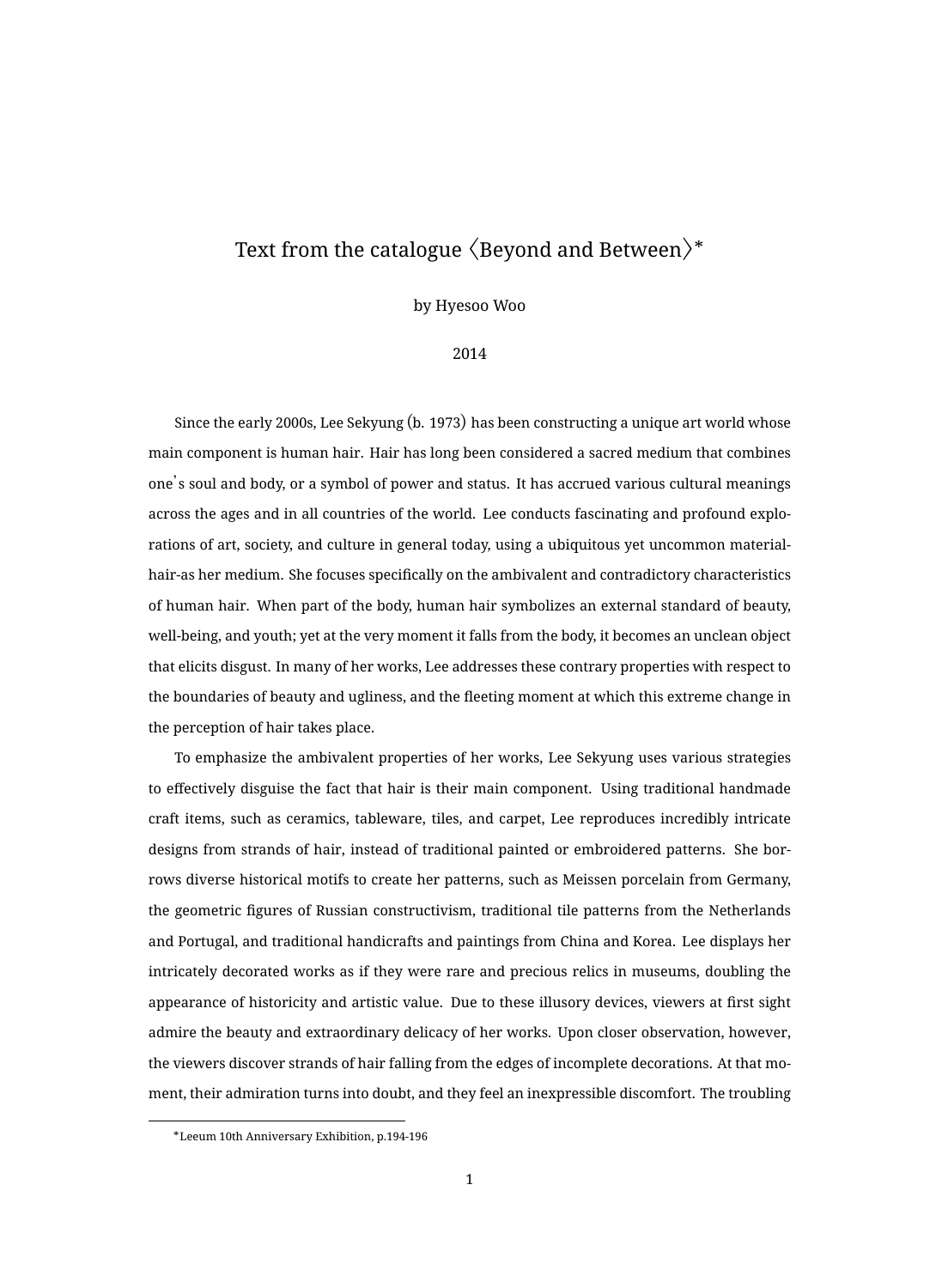sight of embroidered hair piled on top of a plate makes viewers aware of the equivocal and contradictory standards of judgment in which our cognition is grounded. Using this artistic strategy of antithesis, Lee provokes an extreme change in recognition, requiring viewers to reconsider the various cultural and conventional prejudices that surround beauty and ugliness.

Lee has addressed many of the historical, cultural, and social issues relating to hair in various other works as well. Transfer\_Portrait (2012), is a series of photographs based on the fact that the hair sold as a product in the West originated as a symbolic icon (typifier) in the East. Having discovered that most of the human hair sold in Europe is the hair consecrated to Hindu temples by women in India while praying for their families, Lee focuses on differences and changes in the perception of hair according to different cultural backgrounds. To identify the point at which perception changes, Lee photographed a Hindu woman wearing a blonde wig and the process of color change in her hair back to its original color, black. In other words, Lee seeks to remind viewers of the differences in social and cultural perceptions in the East and West today by inversely tracing and visualizing the distribution channel for human hair.

Lee Sekyung's Carpet series, which incorporates massive amounts of hair-more than any of her other projects-invokes not only cultural tradition, but the formative nature of beauty and the religious meaning of hair. Lee was inspired to create this work by the patterns carved on the ground by Hindu women each morning while holding a prayer in mind. The artist regarded the time-consuming and laborious process of forming patterns on the massive carpet from one hair at a time as training in adjusting the mind and body, or as a ritualistic enactment of a passionate desire. The arduously constructed carpet overwhelms the viewers with its size and beauty, providing the fallen hair with an aesthetic quality that transcends the negative biases usually associated with it.

The work shown in this exhibition, entitled Hair on Carpet (2014), is a masterpiece with formal beauty that showcases the artist's skilled technique. Lee Sekyung covered the entire entry ramp to the Ground Gallery-19 meters long with an embroidered carpet of hair. It is important to note that she created the work as simultaneously an object of aesthetic observation and one of accessible functionality. To fulfill the latter imperative, it was necessary for the hair to be embedded to the surface of the carpet. Whereas the patterns on Lee's previous carpet works were created simply by scattering or carefully gluing hairs, the patterns of hair in this work were completely planted so that the hair would not be damaged by viewers' touching and/or stepping on the carpet. It took more than six months of labor, and required a constant high level of concentration, to